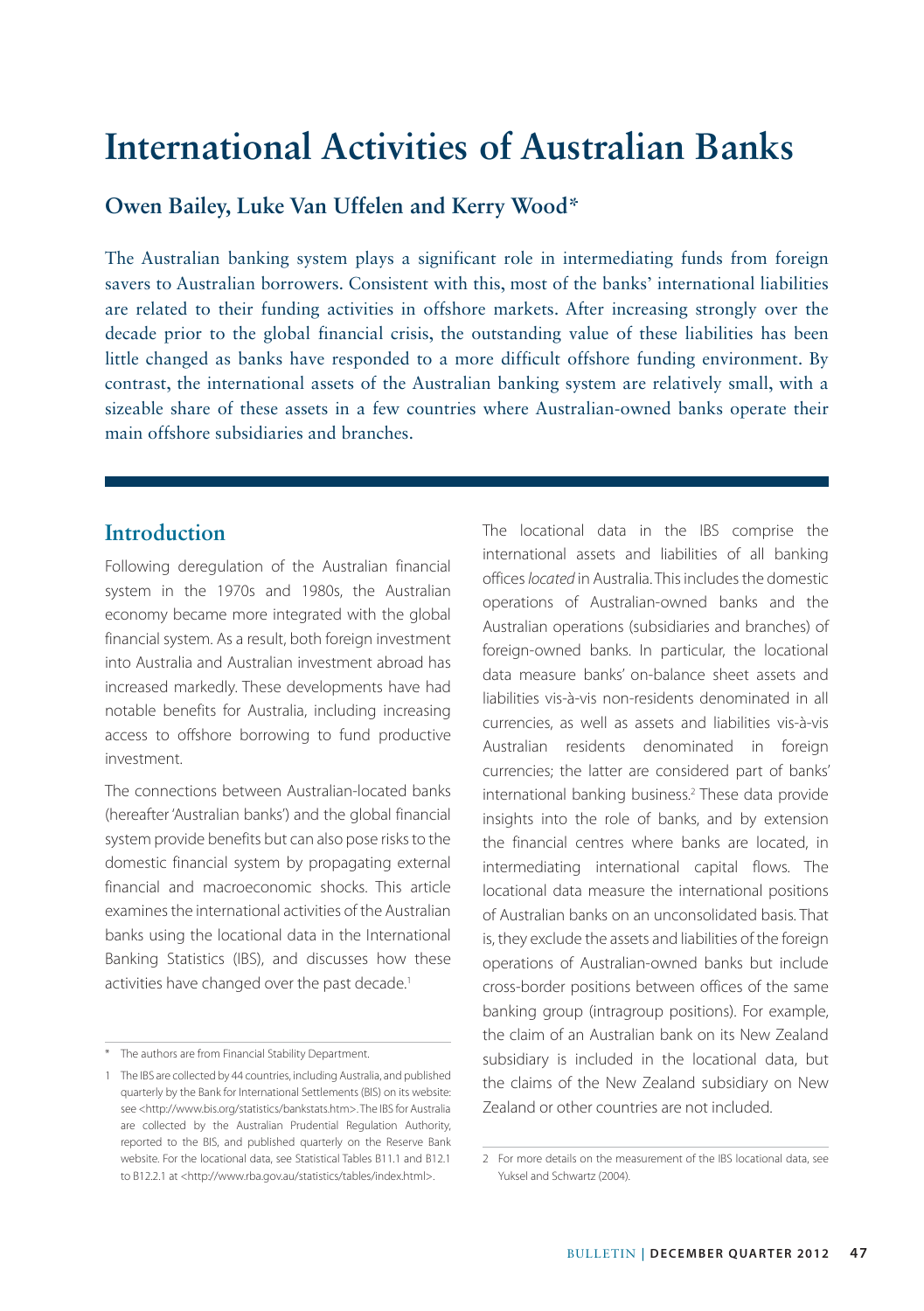## **Banks' International Activities**

Australian banks are part of the global financial system and so their balance sheets include assets and liabilities with non-residents as well as assets and liabilities denominated in foreign currencies. In some respects, Australian banks are less internationally active than some other national banking systems; their international assets are equivalent to less than one-third of Australia's annual GDP, which is lower than for banks in many other jurisdictions (Table 1). However, Australian banks are somewhat more globally integrated on the funding side of their balance sheets, having international liabilities equivalent to around one-half of annual GDP.

Australia has usually run a current account deficit, corresponding to the excess of national investment over national saving. Given the low level of Australian governments' overall borrowing requirements, the financial counterpart to this deficit mainly involves an increase in private sector liabilities to foreigners. Some of this takes the form of equity finance and direct offshore borrowings by larger corporations. However, households and small-to-medium sized businesses typically cannot borrow offshore directly because they lack access to capital markets and have limited ability to manage foreign currency risk. In contrast, financial institutions have a comparative advantage in managing the risks involved in offshore funding as well as traditionally having high credit ratings compared with non-financial businesses.

Reflecting the Australian banking system's role in channelling funds from foreign (non-resident) savers to Australian (resident) borrowers, Australian banks have a net international liability position which is currently equivalent to \$343 billion or around 23 per cent of GDP (Table 1, Graph 1). After increasing over most of the 2000s, this net international liability position has decreased since the height of the global financial crisis in late 2008. The banking system's need for foreign funding has lessened because its balance sheet has been growing more slowly as Australian households and businesses have become more conservative in their borrowing behaviour. Banks have also been competing strongly for deposits, which has contributed to their domestic deposits growing at a faster pace than their lending, thereby reducing their need for offshore funding (Graph 2) (see the section on 'Banks' International Funding' below).<sup>3</sup>

|                      | International<br>assets | International<br><b>liabilities</b> | <b>Net international</b><br>position <sup>(a)</sup> |
|----------------------|-------------------------|-------------------------------------|-----------------------------------------------------|
| United Kingdom       | 236                     | 243                                 | $-7$                                                |
| <b>Netherlands</b>   | 148                     | 183                                 | $-35$                                               |
| Switzerland          | 116                     | 132                                 | $-16$                                               |
| France               | 90                      | 80                                  | 9                                                   |
| Germany              | 73                      | 57                                  | 17                                                  |
| Japan                | 53                      | 22                                  | 31                                                  |
| Australia            | 29                      | 52                                  | $-23$                                               |
| Canada               | 26                      | 21                                  | 6                                                   |
| <b>United States</b> | 20                      | 23                                  | $-3$                                                |
|                      |                         |                                     |                                                     |

**Table 1: Banks' International Assets and Liabilities** Selected countries, June 2012, per cent of GDP

(a) A positive (negative) figure means a net international asset (liability) position Sources: ABS; APRA; BIS; RBA; Swiss National Bank; Thomson Reuters

> 3 The strong competition for deposits, particularly term deposits, has seen interest rates for deposits increase noticeably relative to benchmark interest rates. For a discussion of developments in banks' funding costs and lending rates, see Deans and Stewart (2012).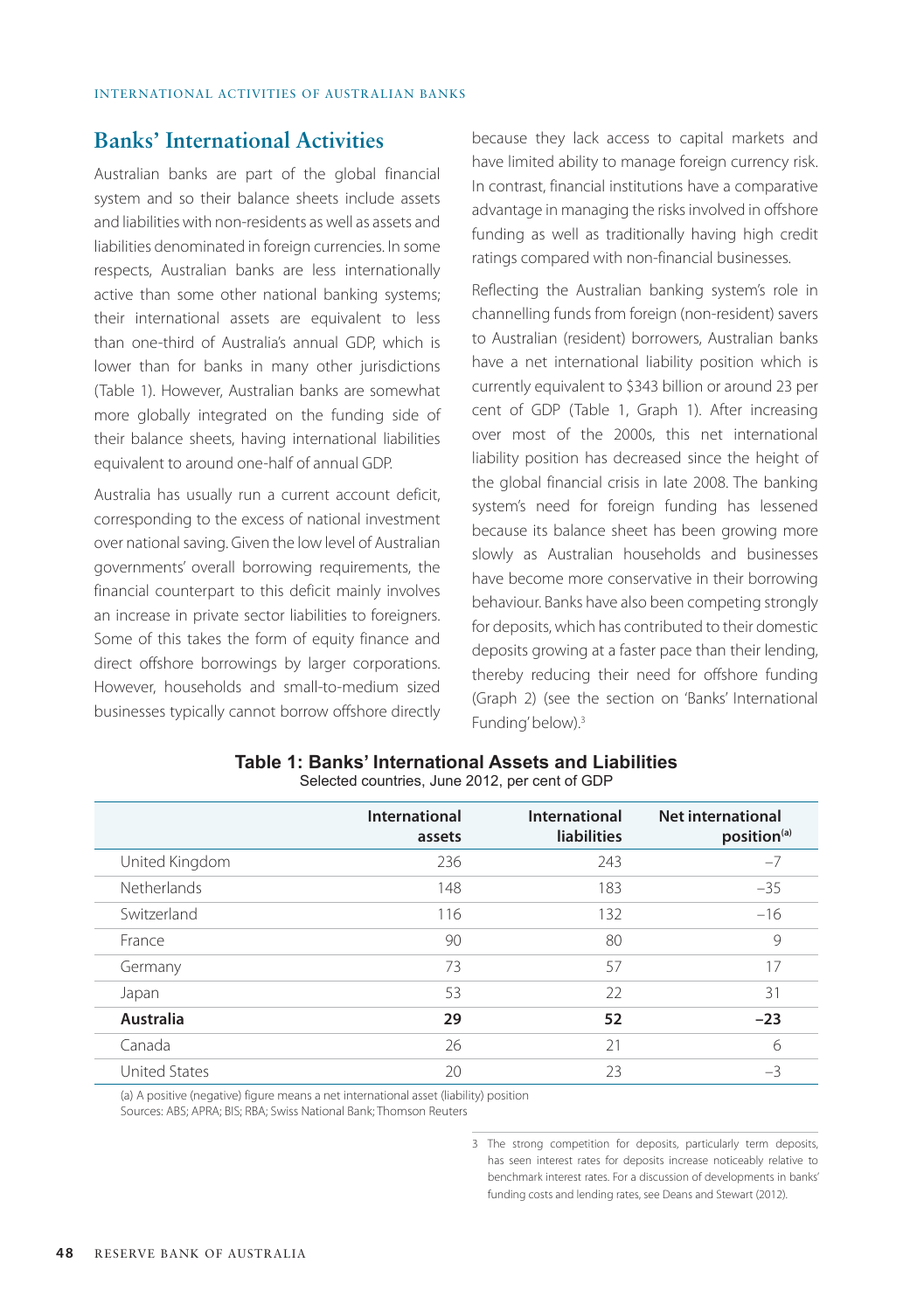



Another reason why Australian banks' net international liability position has declined is that a number of foreign-owned banks have scaled back their Australian operations, particularly some European banks that have been under pressure to deleverage in recent years (Graph 3).<sup>4</sup> Since peaking in 2007, the foreign-owned banks' share of domestic banking system assets has declined from over 20 per cent to a little over 10 per cent.



Although foreign-owned banks' international assets have declined broadly in line with the contraction of their Australian balance sheets, their international liabilities have fallen by a larger amount, largely reflecting a decline in cross-border intragroup funding. The net international liability position of foreign-owned banks in Australia has declined from 16 per cent of these banks' domestic assets in late 2008 to 4 per cent (1 per cent of GDP).

Australian-owned banks' balance sheets have continued to grow in recent years, albeit more slowly than prior to the crisis, while their net international position has been steady. As a result, their net international liability position has declined as a share of their balance sheet, from 16 per cent in mid 2010 to 13 per cent (22 per cent of GDP). The international activities of the smaller Australian-owned banks tend to be very limited. The four major banks plus Macquarie Bank account for almost all of the Australian-owned banks' gross international assets and liabilities.

The locational statistics also contain information about banks' international positions by the country of residence of their counterparties, for example, Australian banks' international assets and liabilities with UK residents. The Australian banking system

<sup>4</sup> See RBA (2012) for a discussion of foreign-owned bank activity in Australia.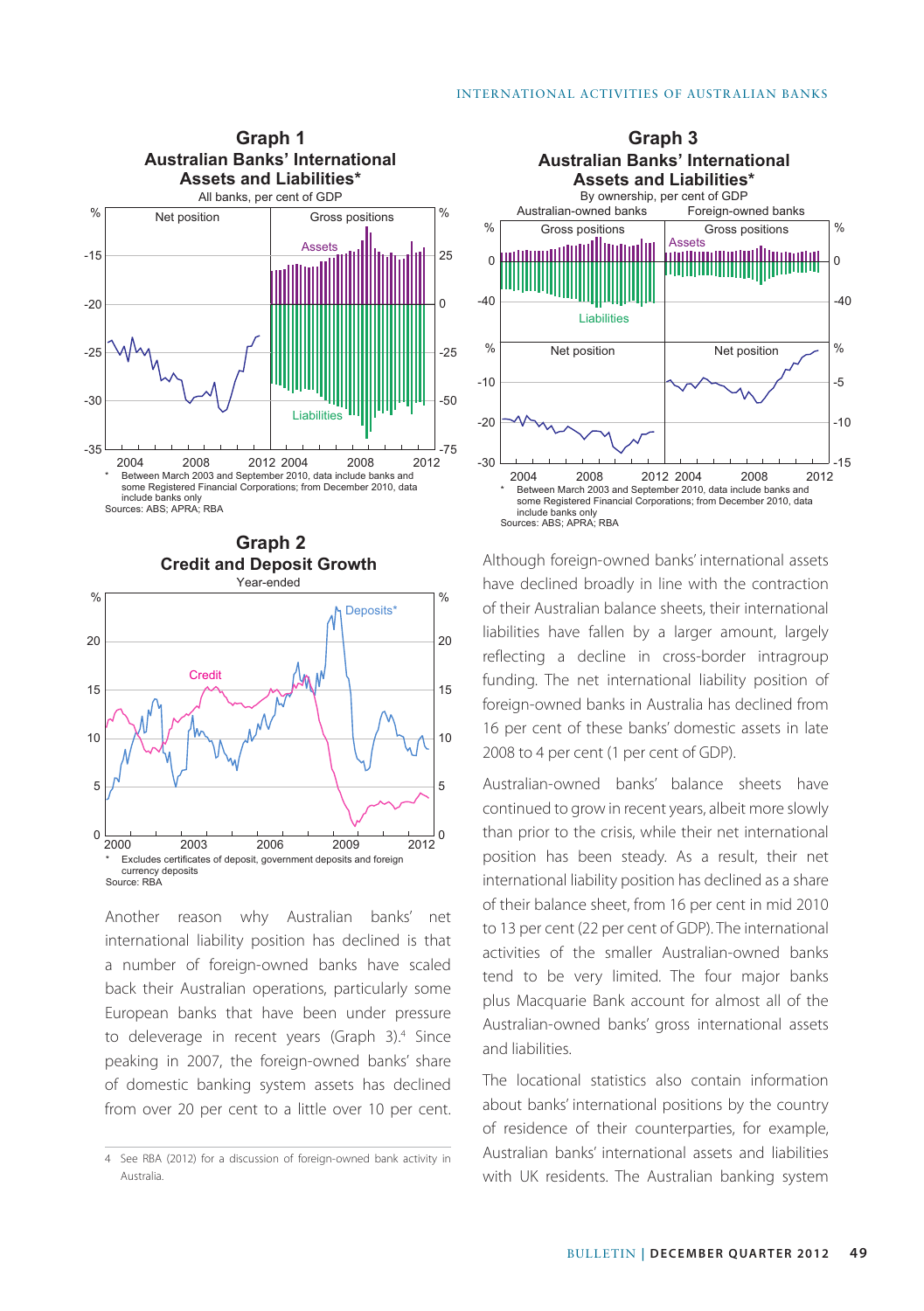has net international liability positions with the main international financial centres, particularly the United States and the United Kingdom, which together account for the bulk of the banks' total net liability position (Table 2). New Zealand is the only country where Australian banks have consistently recorded a notable net asset position. This partly reflects the funding that the head offices of the four major banks provide to their New Zealand operations. The net asset position with New Zealand has grown broadly in line with the size of New Zealand's banking system, although it increased significantly during the financial crisis (see the section on 'Banks' International Investments' below).

## **Banks' International Funding**

In line with the Australian banking system's role in intermediating funds from overseas savers to Australian resident borrowers, most of the banks' international liabilities are related to their funding activities in offshore markets. Debt securities and deposits account for about three-quarters of the banks' total international liabilities, the bulk of which are owed to US and UK residents (Graph 4). Australian banks typically borrow in a range of currencies to diversify their funding, and on occasion take advantage of pricing differentials, though the bulk of their international liabilities are denominated in US dollars and, to a lesser extent, Australian dollars. (The hedging of their foreign-



currency liabilities is discussed below.) The share of US dollar-denominated international liabilities has increased in recent years, in part owing to a higher share of offshore bond issuance being denominated in US dollars during the crisis (including that which is government guaranteed). Conversely, the shares denominated in euros and UK pound sterling have declined.

Although there can be risks in accessing any source of funds, there are a number of factors that mitigate

|                      | International<br>assets | International<br><b>liabilities</b> | Net international<br>position |
|----------------------|-------------------------|-------------------------------------|-------------------------------|
| <b>Total</b>         | 431                     | 774                                 | $-343$                        |
| Of which:            |                         |                                     |                               |
| United Kingdom       | 136                     | 283                                 | $-147$                        |
| <b>United States</b> | 63                      | 216                                 | $-153$                        |
| Europe (excl UK)     | 58                      | 60                                  | $-2$                          |
| New Zealand          | 27                      |                                     | 20                            |
| Japan                | 6                       | 38                                  | $-32$                         |

#### **Table 2: Australian Banks' International Financial Position by Location(a)** June 2012, \$ billion

(a) Gross international assets and gross international liabilities vis-à-vis the respective location Sources: APRA; RBA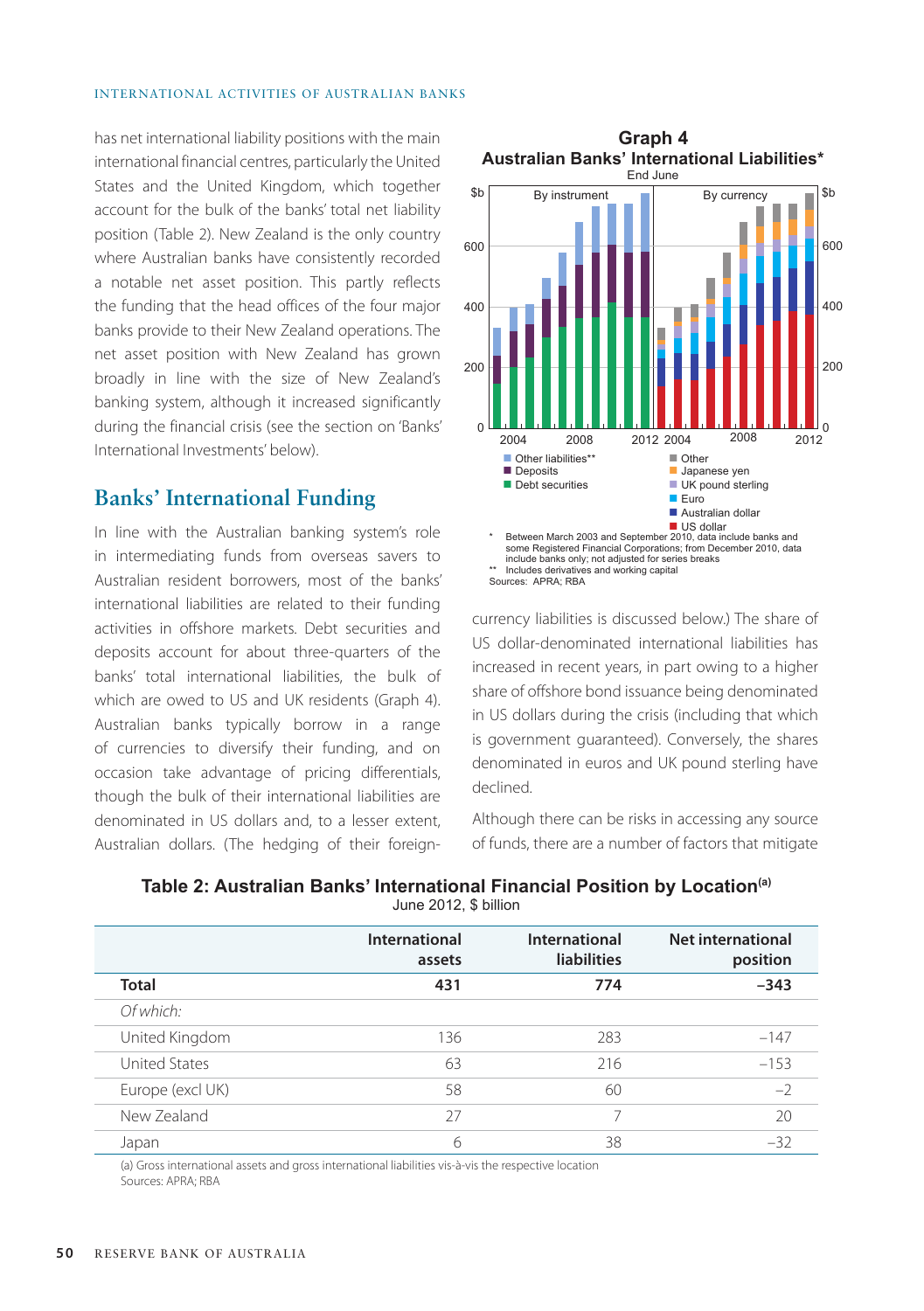the risks of offshore foreign-currency funding. The Australian banking system's use of international funding involves borrowing mainly in foreign currencies and lending predominantly in Australian dollars. However, the foreign currency liabilities are almost fully hedged by the banks using foreign exchange swaps, with the maturity of these hedges generally matching that of the underlying funding.5 Australian banks, therefore, do not face material maturity mismatches in foreign currency and, unlike some European banks during the global financial crisis, do not run the same sorts of risk in having to roll over funding in a currency in which they cannot access central bank liquidity. Reflecting this hedging, the large swings in the exchange rate of the Australian dollar over recent years have not had a material effect on Australian banks' profitability, with neither losses nor gains flowing through to banks' profits from these exchange rate movements. Australian banks also generally lend to their domestic customers in Australian dollars, which means that their customers are not exposed to foreign currency risk.

Globally, banks have been responding to market and regulatory pressures to reduce their reliance on short-term wholesale funding given that it has become more expensive (relative to risk-free benchmarks) and is seen as a less stable form of funding following the experience of the crisis. The Australian banking system has also responded to this changed environment by sourcing a greater share of its funding from domestic deposits, which are generally considered to be a more stable source of funding. They have also been increasing the share of long-term wholesale debt relative to short-term wholesale debt, thereby reducing rollover risk. The modest domestic credit growth of the past few years has supported the change in banks' funding composition. The following sections look at banks' international liabilities in more detail, particularly their international debt, deposit and intragroup funding.

# **Developments in international debt securities and deposit funding**

In the years leading up to the global financial crisis, Australian banks' international liabilities grew at a faster pace than their balance sheets. During this period, the major Australian banks raised funds domestically or in various offshore markets depending on where it was more cost-effective, even though over the longer run there was no systematic difference in issuance costs between onshore and offshore markets.<sup>6</sup> A benefit of issuing in offshore markets is that it provides access to a larger and more diverse investor base and banks can issue in greater volume than can typically be absorbed onshore.

During the early stages of the financial crisis, conditions in offshore debt markets became unsettled and the cost of issuing offshore increased relative to the domestic market, both in terms of wider issuance spreads and higher costs to swap foreign currency borrowings into Australian dollars. Banks responded to this by reducing their short-term issuance offshore, although this was partly offset by banks' issuance of government-guaranteed debt in offshore markets.7

Even though the costs of unguaranteed offshore and onshore issuance have converged, the outstanding value of Australian banks' international debt securities has been little changed over the past couple of years, and now accounts for its smallest share of funding liabilities since at least 2003 (Graph 5). Banks have not increased their use of this source of funding as they have responded to market pressures and the forthcoming Basel III liquidity regulations – global reforms that will limit the maturity mismatch between banks' assets and liabilities.

<sup>6</sup> For an overview of banks' bond issuance and funding costs over this period, see Black, Brassil and Hack (2010).

<sup>5</sup> For a discussion of the latest survey on foreign currency exposure and hedging in Australia, see D'Arcy, Shah ldil and Davis (2009).

<sup>7</sup> For a discussion of banks' government guaranteed offshore issuance, see Black *et al* (2010).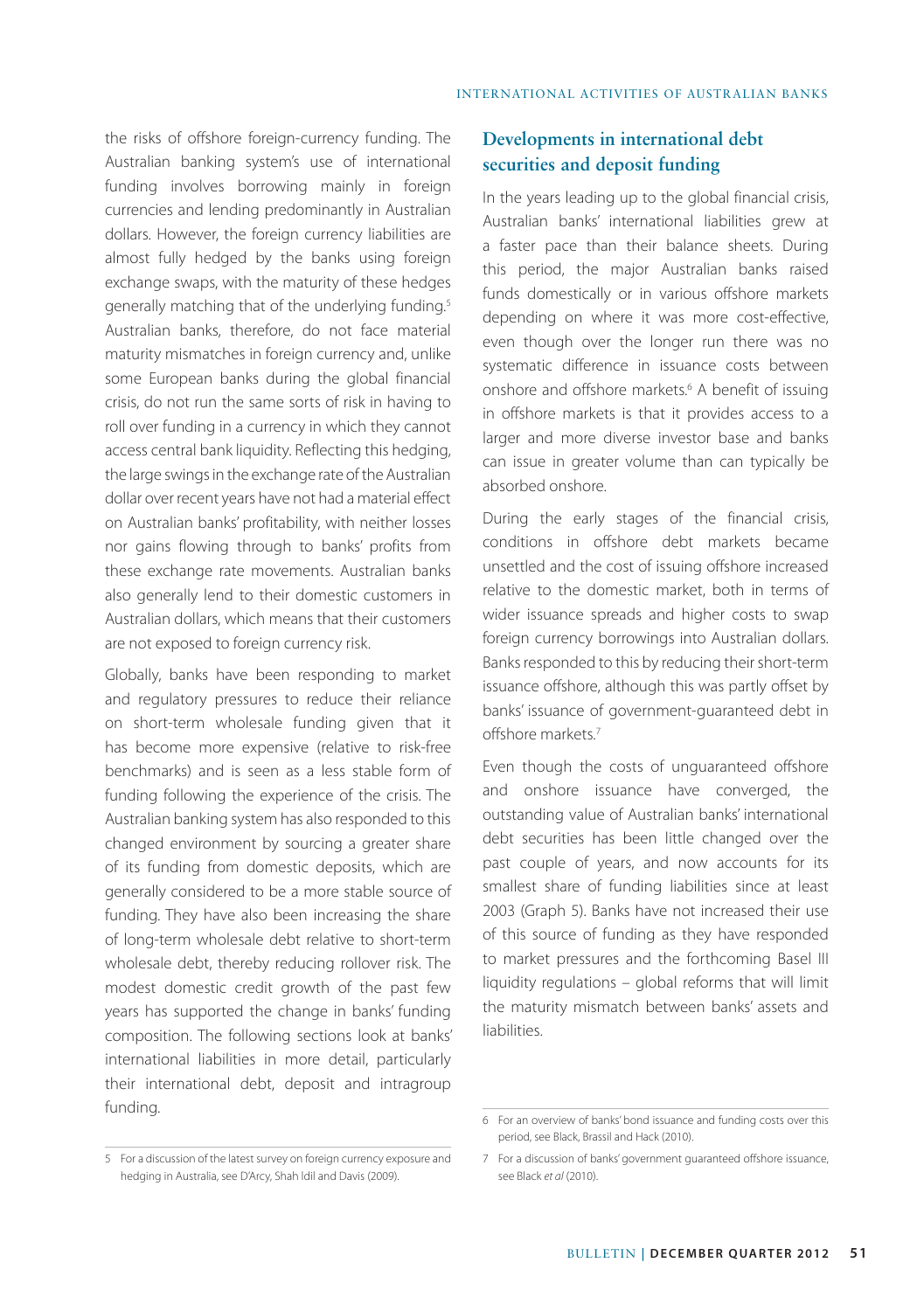

Australian banks' use of international deposit funding has grown broadly in line with their total funding liabilities over most of the past decade, although there is considerable variation in international deposit funding between Australian-owned and foreign-owned banks operating in Australia. About 6 per cent of Australian-owned banks' funding is from international deposits compared with over 25 per cent for foreign-owned banks (Graph 6). Most international deposit funding is from banks, partly in the form of intragroup funding, particularly for the foreign-owned banks (see below). Despite its name, banks' international deposit funding is likely to have characteristics that are more similar to wholesale funding than domestic deposits.

Most international deposits are denominated in either Australian or US dollars, though there is some variation in the extent of foreign currency denomination across individual banks. This is likely to be due to banks having different internal arrangements for managing the currency risk of intragroup deposits; some banks manage this risk offshore when providing funding to their Australian operations while other banks manage this risk from their offices in Australia.



## **Developments in international intragroup funding**

Almost 20 per cent of Australian banks' international liabilities represent funding from related offshore entities (intragroup funding), with the remainder being liabilities due to unrelated entities. Roughly one-half of banks' international intragroup liabilities are comprised of deposits, with equity, working capital and derivative liabilities making up much of the rest.<sup>8</sup> Branches of foreign banks operating in Australia account for a disproportionate share of this offshore intragroup funding, with some of this sourced from their parent banks. Some foreign-owned banks' intragroup funding is fairly stable, but this source of funding can also be subject to large swings as branches take advantage of lending opportunities or their banking group experiences swings in funding conditions. The major Australian-owned banks source the vast bulk of their intragroup funding from the funding vehicles they operate in the major financial centres: Hong Kong, Singapore, the United Kingdom and the United States (Table 3). For example, a number of the major banks have branches in the United States that they may use to issue commercial paper and undertake other wholesale funding activities in the US market, with some of the funds being channelled back

<sup>8</sup> Working capital is funds of a permanent debt nature provided by a bank's head office to its branch to support its day-to-day operations.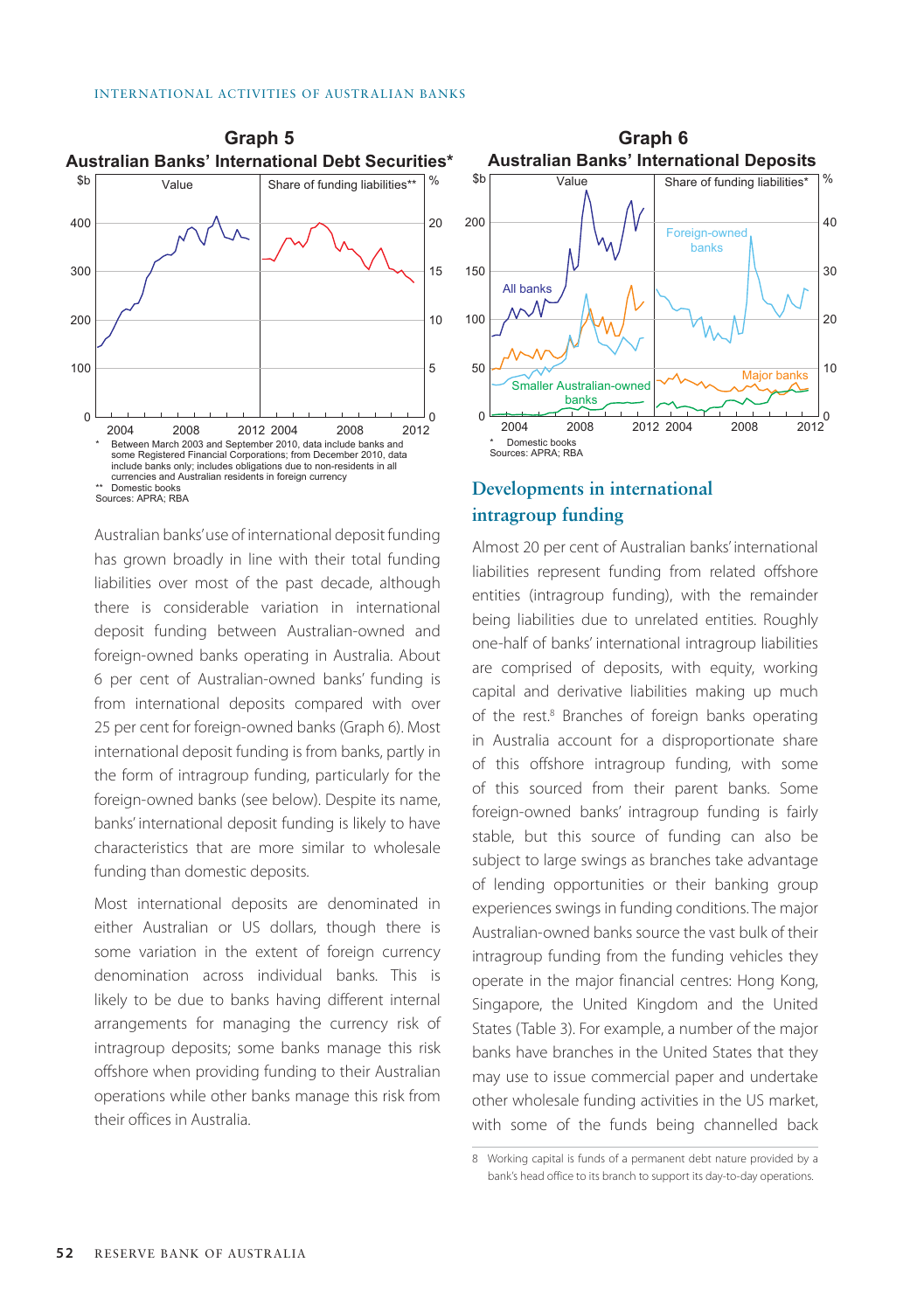| <b>Bank</b>              | Asian<br>financial |           |                        | Memo item:<br>Home |              |         |
|--------------------------|--------------------|-----------|------------------------|--------------------|--------------|---------|
| ownership <sup>(b)</sup> | <b>US</b>          | <b>UK</b> | centres <sup>(c)</sup> | Other              | <b>Total</b> | economy |
| Australian               | 42                 | 14        | 6                      | 9                  | 71           | na      |
| North American           | 6                  | 12        |                        |                    | 21           |         |
| UΚ                       |                    | $\circ$   |                        | 5.                 | 14           |         |
| European (excl UK)       |                    |           | 0                      | 10                 | 18           |         |
| Asian                    |                    |           | 9                      | 6                  | 15           |         |

**Table 3: Australian Banks' International Intragroup Liabilities by Location(a)**

June 2012, \$ billion

(a) Totals may not sum due to rounding

(b) For each category, four largest banks by international intragroup liabilities as at June 2012

(c) Hong Kong and Singapore

Sources: APRA; RBA

to the Australian parent as intragroup deposits. The Australian-owned and foreign-owned banks' international intragroup liabilities are typically denominated in either Australian or US dollars.

At the height of the financial crisis in late 2008 when some funding markets were closed, banks' international intragroup funding increased sharply, particularly that of foreign branches (Graph 7). The increase in foreign branches' funding from this source broadly offset the run-off of their domestic and offshore short-term wholesale debt. After peaking around the end of 2008, foreign branches' intragroup deposit funding declined sharply, particularly among a number of European-owned banks. Some of the pull-back by European-owned

#### **Graph 7 Foreign-owned Australian Banks' International Intragroup Liabilities**



branches reflects the deleveraging pressures their parents have faced associated with the ongoing unsettled conditions in Europe. In contrast, Asian-owned branches' intragroup liabilities have been relatively stable since 2008, in part reflecting Japanese banks' limited domestic lending opportunities, which has encouraged them to lend offshore.

# **Banks' International Investments**

The international assets of banks can be examined in one of two ways. The first is by looking at *consolidated group* assets, which account for the assets of their offshore subsidiaries and branches. For Australian-owned banks these assets are concentrated in New Zealand, the United Kingdom and the United States. The second way is to look at assets on a *locational* basis, which focuses attention on the positions of their Australian operations (i.e. excluding the assets of their offshore subsidiaries and branches). On a locational basis, the international assets of banks operating in Australia mainly consist of loans and other assets such as derivatives, working capital and the banks' equity investments in their foreign offices (Graph 8). In contrast to some foreign banking systems, Australian banks have relatively low holdings of international debt securities, representing less than 1 per cent of their domestic assets.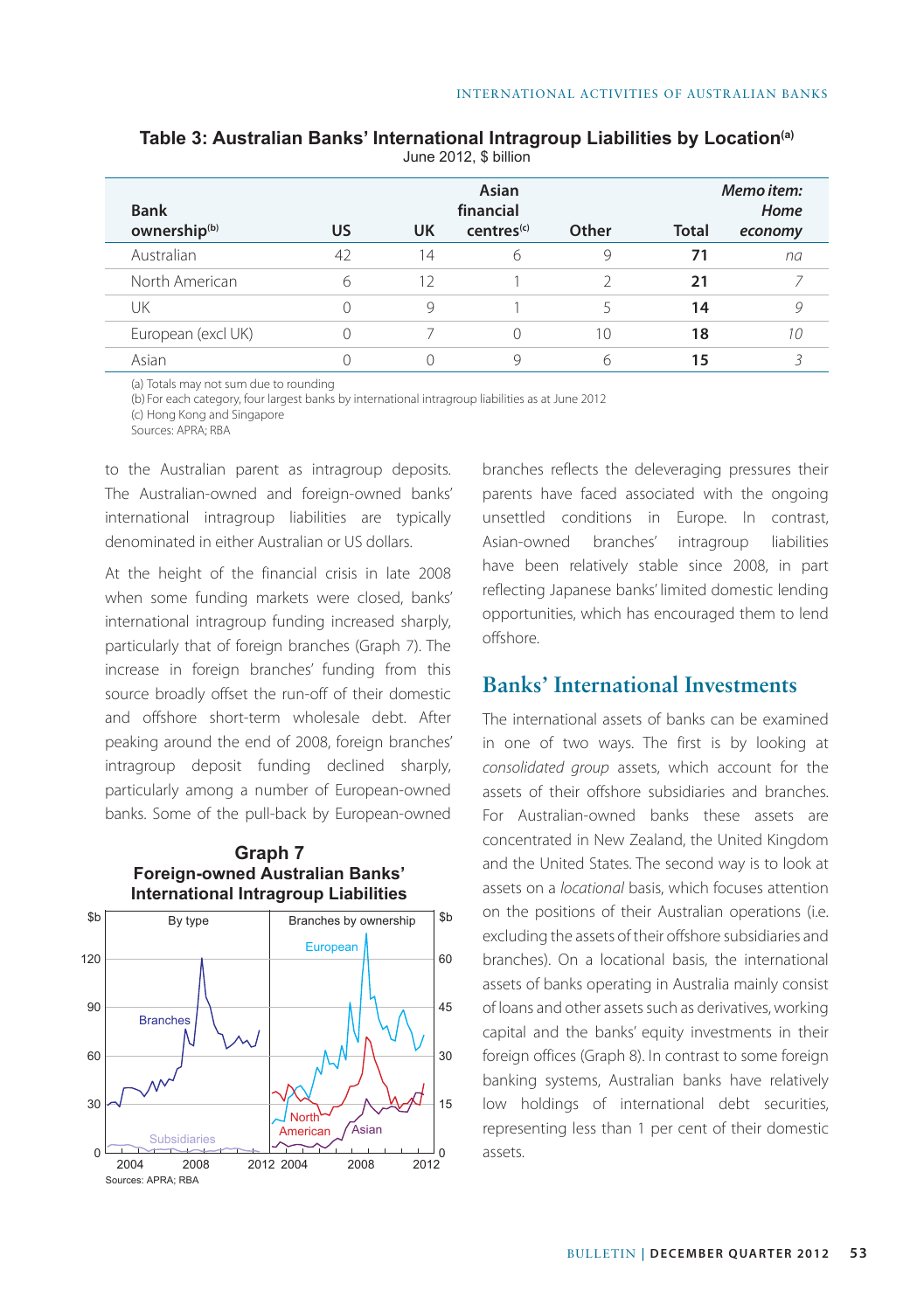

<sup>\*\*\*</sup> Includes equity shares, participations, derivatives and working capital Sources: APRA; RBA

On a locational basis, part of Australian banks' international assets is the claims they have on offshore-related entities (intragroup assets). About one-third of the major banks' international assets in their key offshore markets – New Zealand, the United Kingdom and the United States – are intragroup assets. This includes various forms of funding these Australian banks provide to their offshore subsidiaries and branches, such as a loan by an Australian parent bank to its New Zealand subsidiary. In recent years, there have been increases in banks' offshore intragroup assets during periods when international debt markets have been strained. For example, offshore intragroup funding from the head offices of the four major banks increased noticeably in late 2008, particularly to their key offshore operations in New Zealand and the United Kingdom (Graph 9). While the banks' funding of their offshore subsidiaries and branches can be a channel through which shocks are transmitted from an offshore banking system to the domestic banking system, these offshore intragroup assets are relatively small as a share of the banks' domestic balance sheets, at less than 3 per cent.



When offshore banking systems are under stress, the Australian operations of foreign banks can also fund activities in their banking group (e.g. activities of their parent bank). In late 2008, for example, the Australian operations of foreign-owned branches increased their provision of intragroup funding markedly, rising from about 10 per cent to almost 20 per cent of their domestic assets. This increase was especially pronounced for European-owned banks operating in Australia. Since the onset of the European sovereign debt crisis in 2010, the Australian operations of many European-owned banks have again increased their provision of intragroup funding sharply. In contrast, the provision of intragroup funding by foreign-owned subsidiaries during periods of stress has remained limited, accounting for a similar share of their domestic assets as for the major banks. The relatively smaller intragroup asset exposures for the major banks and foreign-owned subsidiaries reflect the prudential limits set by the Australian Prudential Regulation Authority (APRA) on locally incorporated banks' exposures.<sup>9</sup>

<sup>9</sup> Foreign-owned subsidiaries are incorporated in Australia and are subject to the same prudential standards as Australian-owned banks. In contrast, foreign-owned branches are not locally incorporated and are mainly supervised by the prudential regulator in their home country.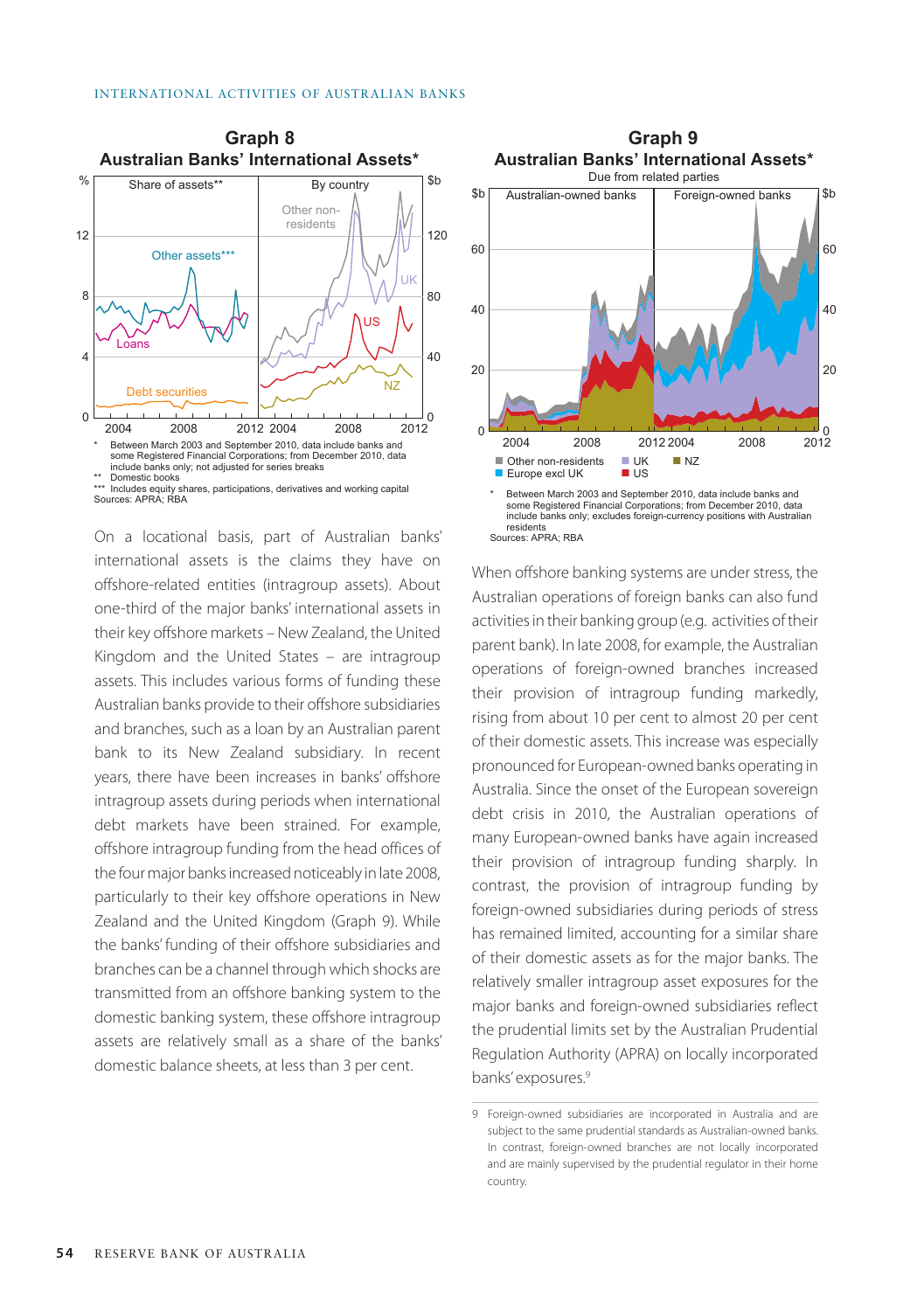### **Banks' Net Intragroup Positions**

The intragroup activities of Australian banks result in them being net borrowers from their offshorerelated parties. While this has been the case for many years now, the structure of these international positions has changed since late 2007, particularly for foreign-owned banks. Prior to the crisis, foreign-owned banks' Australian operations were net borrowers from their wider banking groups. However, as a result of the ongoing difficulties in Europe, the gross intragroup assets and liabilities of the Australian operations of foreign-owned banks now largely offset one another. As the crisis has unfolded, euro area banks have increasingly channelled funds from their Australian operations to the wider banking groups, while North American and UK banks' offshore operations reduced the net provision of funds to their Australian operations (Graph 10). In contrast, Asian banks' net intragroup funding to their Australian operations picked up a little during the crisis, and has remained broadly unchanged over the past few years.

The major Australian-owned banks have continued to be net borrowers from the offshore operations of their wider banking groups, with the gross intragroup asset and liability positions both increasing in recent years. The major banks are net borrowers from their US operations – which is likely

**Graph 10**



to owe to the use of their US branches as funding vehicles – and small net lenders to their New Zealand operations.

## **Enhancements to the IBS**

The IBS enable the analysis of banks' international borrowing and investment activities and linkages within the global banking system. In response to several data gaps identified during the global financial crisis, the G-20 countries recently agreed to expand the IBS. This will be done in two phases, with APRA expected to report the initial, wider set of Australian data to the BIS by March 2013, and the second set of expanded data to be considered as part of the broader review of APRA's statistical collection currently underway. Phase one will focus on the locational banking statistics. This includes reporting of banks' entire balance sheets – banks' international positions as well as their local currency positions vis-à-vis residents. These extensions will enable better analysis of the funding risks of particular countries and the transmission of funding shocks in the event of a crisis. Phase two will focus on three key banking and financial stability issues: to better understand banks' credit exposures to particular countries and sectors; to monitor trends in the supply of cross-border and domestically sourced bank credit to the financial and non-financial sectors of individual countries; and to assess the maturity structure of banks' debt liabilities.

Another important element of the plan to enhance the IBS is improved disclosure, with national authorities being encouraged to review their confidentiality rules to make the IBS more accessible to the public. In response to this and other domestic considerations, APRA recently removed, after consultation, confidentiality rules that had previously restricted the granularity of the IBS data that was able to be published by the RBA and BIS. This expanded disclosure should enable more detailed and meaningful analysis of these data in the future.  $\boldsymbol{\varkappa}$